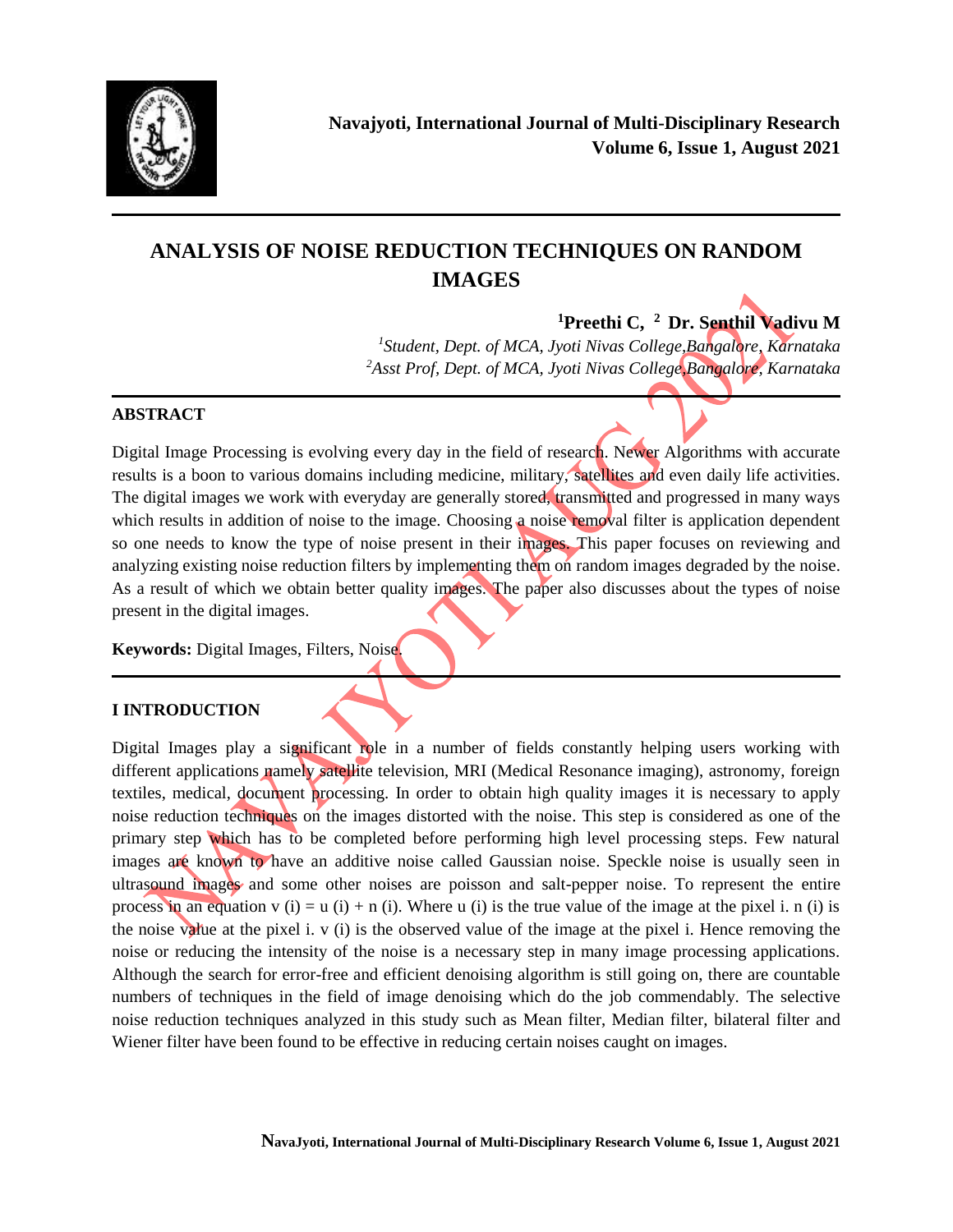

In the Figure 1, the signal disruption images are shown as they are found in the channel, the noises mentioned in this paper are Gaussian noise, Speckle noise, Poisson noise and Salt-Pepper noise. Gaussian noise is usually caused when there are unplanned variations in the signal, it can be found in the images which have been captured under high temperature. Poisson Noise which is popular by the name shot noise, is found in the images when the number of photons captured by the device is not enough to process a statistical information. Speckle noise is multiplicative noise, it can be processed by multiplying random pixel values of an image. Salt and pepper noise can be identified on the image comparatively easier because it is seen as black and white spots on the image, 0 for black (pepper) and 255 for white (salt).

### **II RELATED WORK**

In paper [1], authors have identified a handful number of denoising methodologies to reduce the noise in the digital image. The paper covers enormous details while working with mean filter, median filter which were found to be successful in reducing the impulse type of noise from the images. They found that usage of wavelets – Discrete wavelets transform is appropriate for images corrupted with Gaussian data. Surprisingly, for images without the Gaussian data were found suitable while working with Independent Component Analysis. In order to protect the edges of the image from extreme smoothening the authors used Total variation model which did a complete justice in preserving the edges.

In paper [2], the authors have portrayed that even though there are better digital devices which works wonders on the images, there is always room for improvement in the field of image denoising. The studied four images – speckle, Gaussian, salt and pepper and poisson noise with the standard deviation of 0.01 were denoised using various filters. Although the Single value Decomposition (SVD), median filters and Gaussian filters reduced the noise, Morphological filters seems to do a better job than the other filters with respect to speckle, Gaussian and poisson noise. The drawback of Gaussian filter found was that it blurs the image to an extent. An image with salt and pepper noise is suitable for median filter. To acquire better results implement Single value decomposition following Gaussian filter.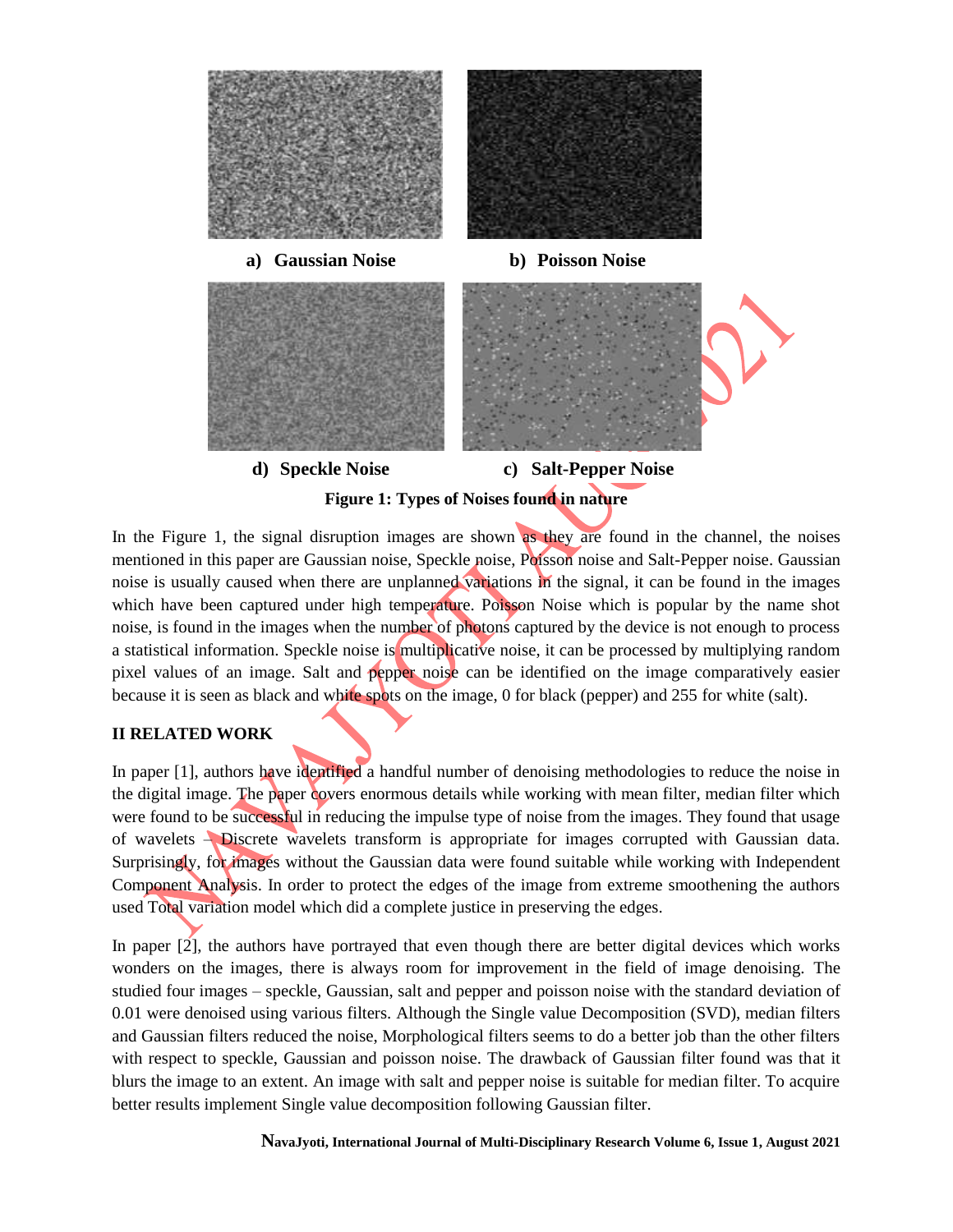In paper [3], the author not only provided high quality results but also enlightened the readers with the information about the various sources of noise in digital images. The noise can be added from film grain, due to the condition of the surroundings. With the help of various types of linear and non linear filters the author has provided graphical results and also analysis of the filters with their performance parameters results like peak to signal ratio (PSNR). It was evident that the filters were noise dependent, while median filter reduced the salt and pepper noise, speckle and poisson noise were reduced properly when wiener filter was used.

In paper [4], the author chose only two main stream filters, implemented and analyzed the results by comparing them to find the efficient filter among them as it was the main aim of this research. The focus was on removing the noise from a given signal which might have been developed while the transmission process of an image. The filters used were one of the basic filters – Mean filter and Median filter. While both the filters have their own advantages and limitations, Median filter outperformed mean filter in various areas. Continuing which, it is also seen that the median filter provided minimum mean square error (MSE) at different noise levels.

In paper [5], the authors explained the image denoising domain and the methodologies used in the field with the rich content in their paper. Working with different noise density values the filters performed better than expected. It was concluded that among the filters used, median filter should be given higher preference while reducing the salt and pepper noise in the digital images. The author also mentioned that in case the neural network pattern recognizer is trained with the denoised signals, then the rate of classification will determine by which factor the denoising methodologies should be measured.



## **III METHODOLOGY USED FOR NOISE REDUCTION IN IMAGES**

**Figure 2: Existing denoising methodology in image processing**

**NavaJyoti, International Journal of Multi-Disciplinary Research Volume 6, Issue 1, August 2021**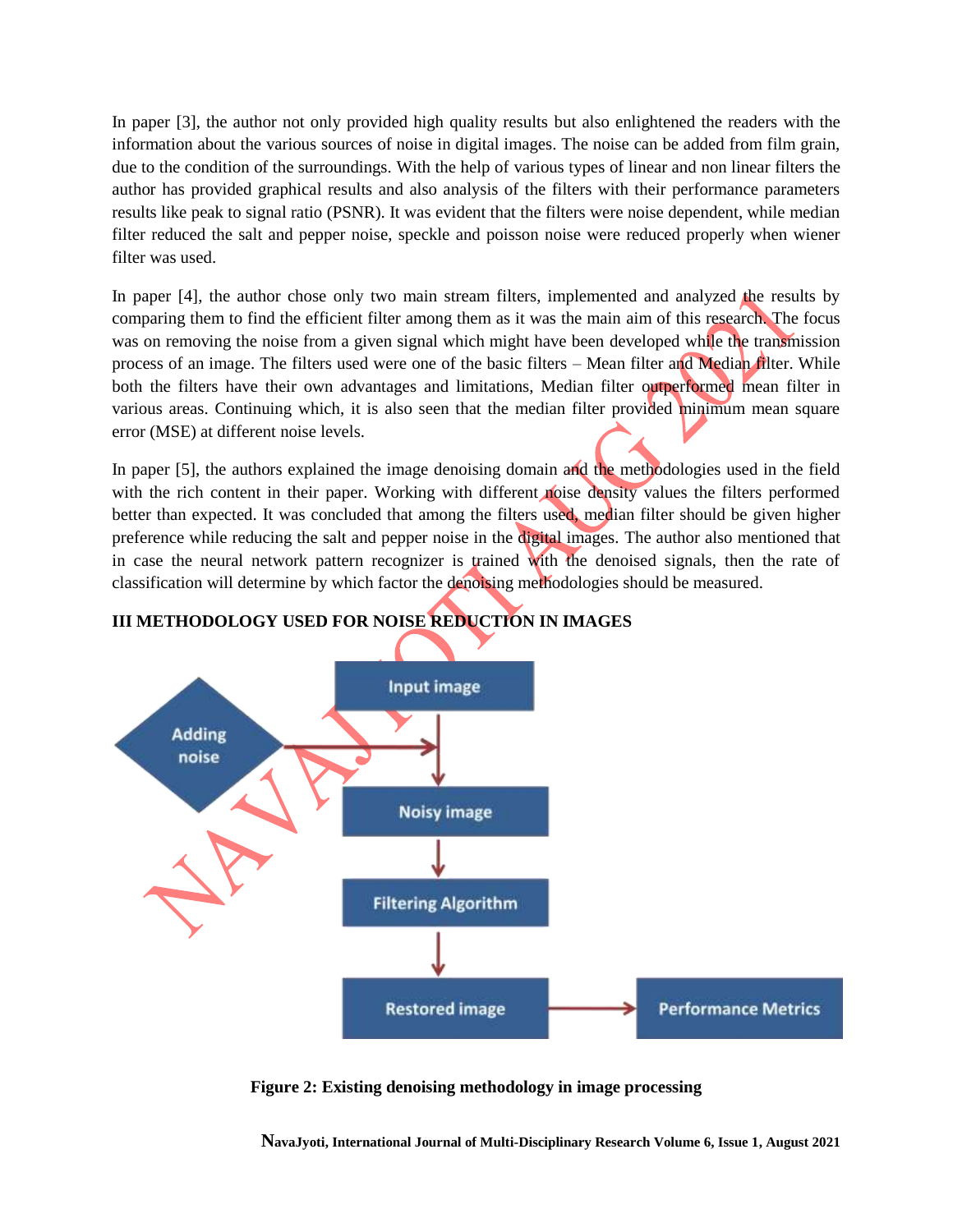Figure 2 shows the uniformed steps that are followed in order to achieve the successful results.

#### **The Steps are as follows:**

**Step-1:** Input image(s) are taken from the dataset for filtering purposes.

**Step-2:** Selected filters are applied on the images consequently. Mean, Median, Wiener and Bilateral filters were chosen for this research.

**Step-3:** Each filtered image is evaluated based on obtained graphical results.

**Step-4:** Performance parameters should be applied to the obtained results for mathematical results. Peak noise to signal ratio, Mean square error and structure similarity index were chosen for this research.

**Step-5:** upon analysis it is identified which filter works better for the given notice.

#### **IV IMPLEMENTATION**

#### **Experimental setup**

This research was implemented using python programming language and with the help of several packages the better and accurate results were obtained. The packages included were Opencv, Matlab, Scikit and numpy. The operating system used was windows 7. The research was successfully concluded with two different input datasets.

#### **Experimental Results**

**1. Gaussian Noise** is commonly found in most of the images clicked by camera, it usually blurs the image. The original image, corrupted with Gaussian noise is displayed in Figure 3(a). From the graphical results it is identifiable that in order to remove Gaussian noise from the image, bilateral filter and wiener filter has been found to work better than other filters. The filtered results are displayed in the Figure 3(b).





 $A + 1 + 1 + 0 + 1 + 0$ 

 **Figure 3: a) Image with Gaussian Noise, density- 16 and b) Wiener, Mean, Median and Bilateral Filtered images.**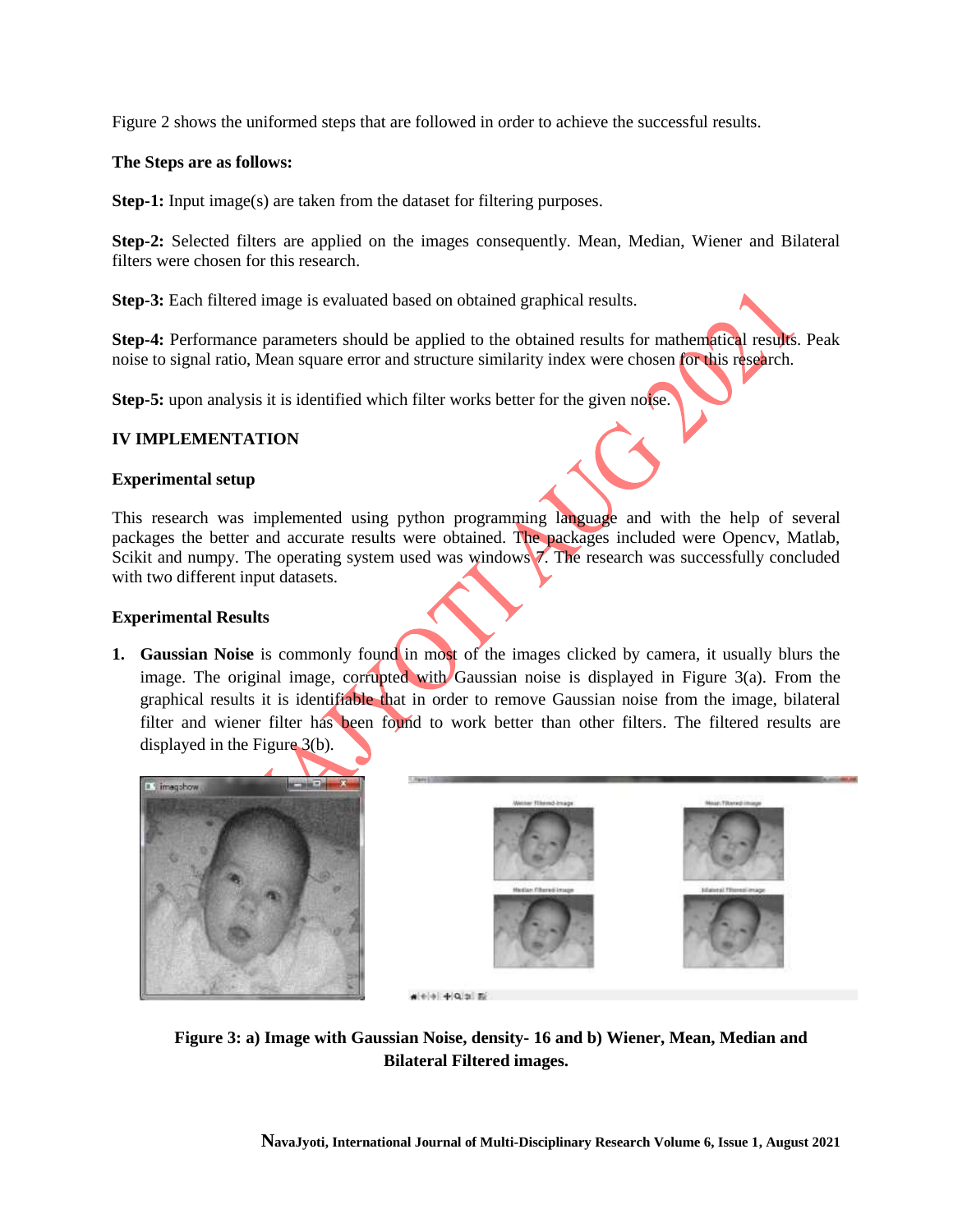#### **Performance Metrics calculation:**

|                         | <b>PSNR</b>  | <b>MSE</b>   | <b>SSIM</b> |
|-------------------------|--------------|--------------|-------------|
| Mean Filter             | 26.62877 dB  | 141.31989 dB | 0.40874     |
| Median Filter           | 26.070923 dB | 160.68967 dB | 0.29717     |
| <b>Bilateral Filter</b> | 27.51930 dB  | 115.11970 dB | 0.49044     |
| Weiner Filter           | 25.423525 dB | 186.52106 dB | 0.95713     |



# **Figure 4: Performance parameter graph**

The performance parameters peak signal to noise ratio (PSNR), Mean square error (MSE) and Structure similarity index (SSIM) have been calculated and displayed in Figure 4. From the calculations of performance metrics performed for this paper gave us the results that Bilateral filter produced high PSNR value and low MSE value with accurate SSIM value and wiener filter is seen to produce the second highest PSNR, lowest MSE and accurate SSIM. Hence, these two filters have been found effective in removing the Gaussian noise from the image.

**2. Poisson noise** is found in images when modeled by Poisson process, when photon count on the images is discrete and not divided properly. The noise density used for this image is 80 and Figure 4(a) shows the image corrupted with poisson noise. Viewing the graphical results displayed in Figure  $A(b)$ , it is evident that wiener filter worked better than other filters when used on images corrupted with poisson noise.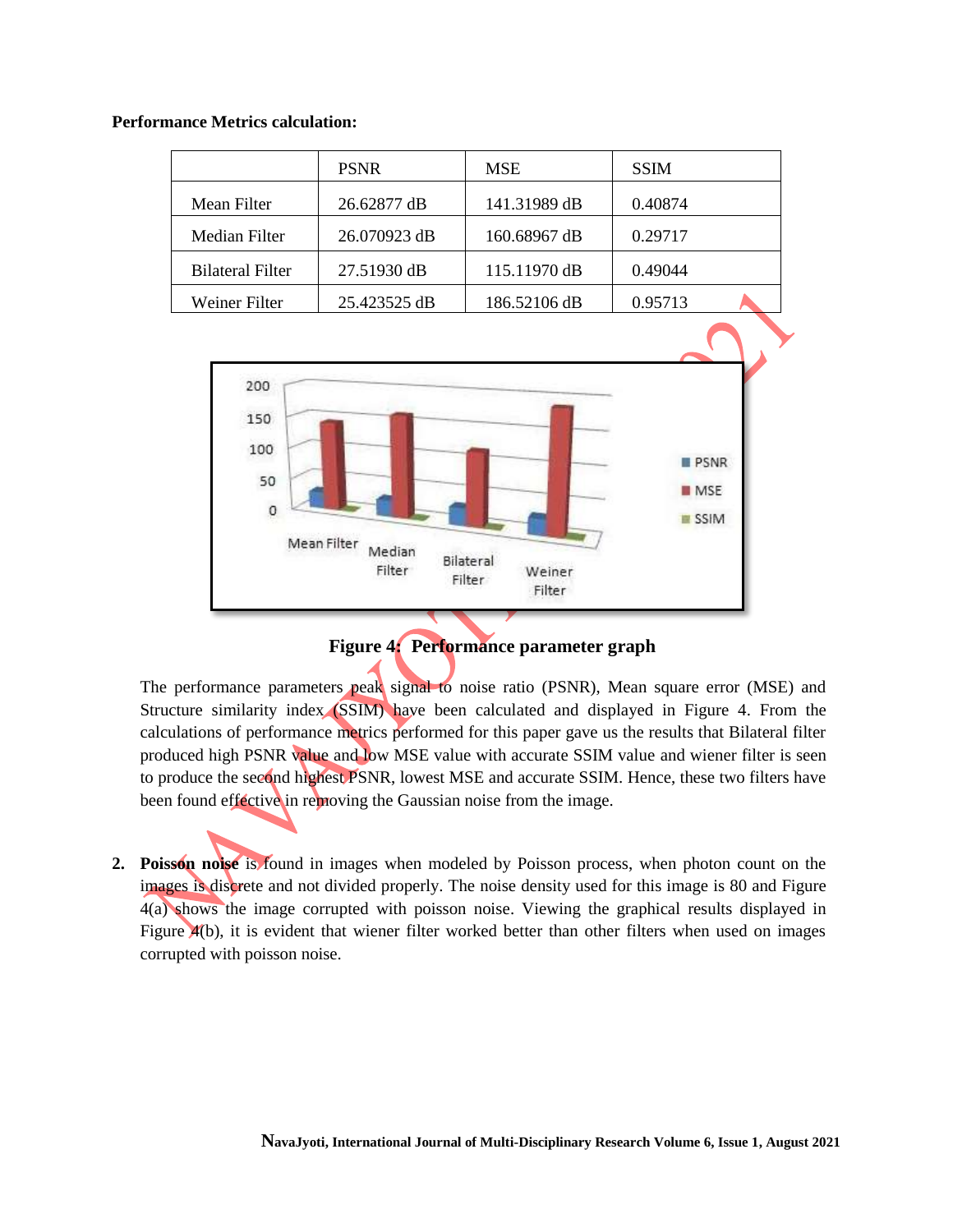

**Figure 5: a) Image with Poisson Noise, density-80 and b) Weiner, Mean, Median and Bilateral filtered image**

**Performance Metrics calculation:**

|                         | <b>PSNR</b> | <b>MSE</b>  | <b>SSIM</b> |
|-------------------------|-------------|-------------|-------------|
|                         |             |             |             |
| Mean Filter             | 32.49260 dB | 36.62859 dB | 0.68300     |
| Median Filter           |             |             |             |
|                         | 31.58846 dB | 45.10600 dB | 0.59929     |
| <b>Bilateral Filter</b> |             |             |             |
|                         | 31.26247dB  | 48.62197 dB | 0.55569     |
| Weiner Filter           |             |             |             |
|                         | 39.27268 dB | 7.68796 dB  | 0.99600     |
|                         |             |             |             |



**Figure 4: c) Performance parameter graph**

The performance parameters peak signal to noise ratio (PSNR), Mean square error (MSE) and Structure similarity index (SSIM) have been calculated and the graph is designed according to the values mentioned